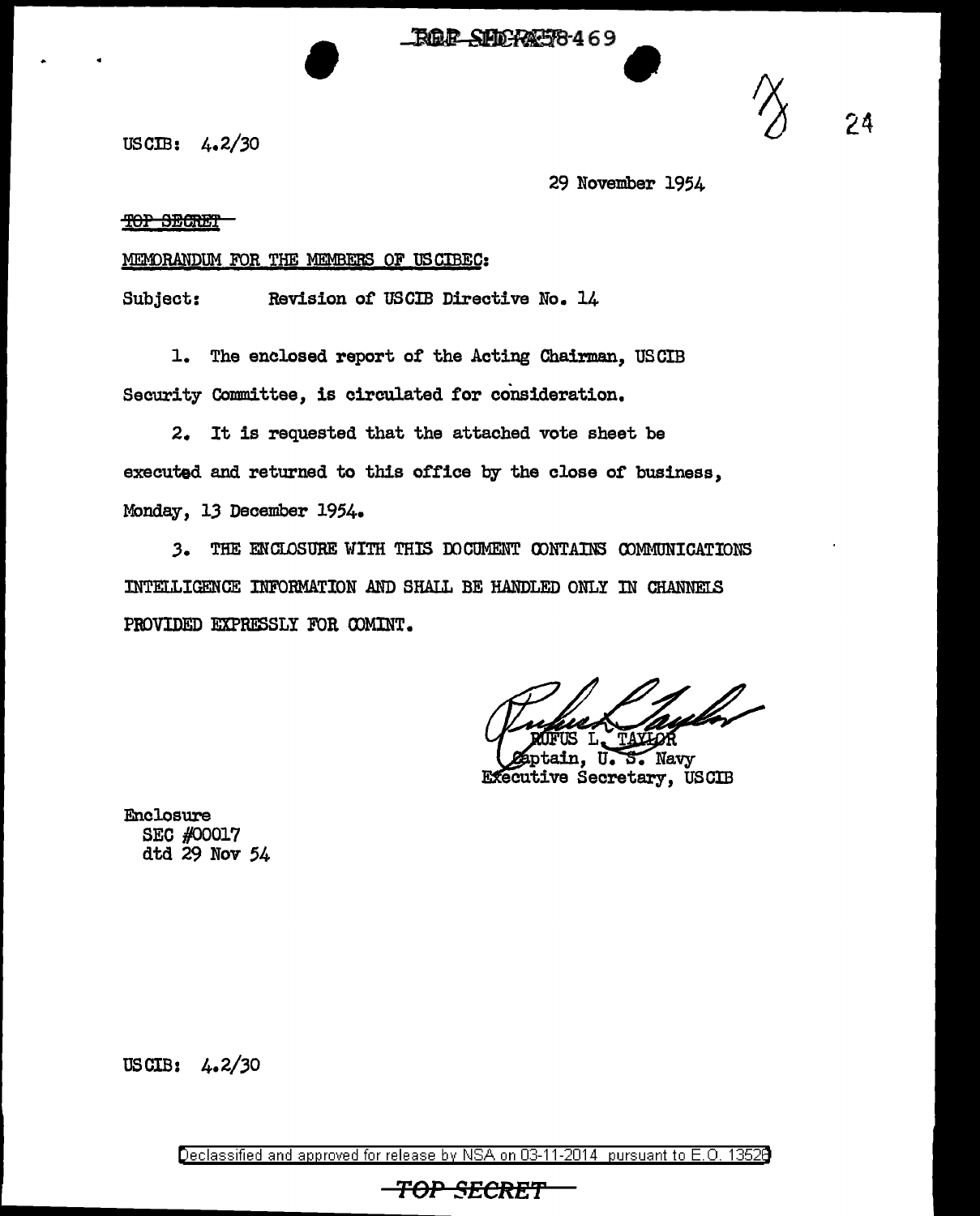**TRIFSECRET8469** 

SEC # 00017

29 November 1954

TOP SECRET

## MEMORANDUM FOR THE EXECUTIVE SECRETARY, USCIB

Subject: Revision of USCIB Directive No. 14

1. The Security Committee reviewed the need £or establishment of a uniform policy ror determining specific areas considered to involve undue risks for COMINT cleared personnel.

2. It was concluded that there is an immediate need for such guidance. The Security Committee accordingly recommends that, as a temporary expedient, pending consolidation\of USCIB Directives No. 7 and No. 14 with a directive on conduct of COMINT production activities in hazardous areas, USCIB Directive No. 14 be revised as follows:

a. Change the title of the Directive to 11Exposure or COMINT Personnel to Hazardous Activities".

b. Change paragraph II.e. to II.f. and reword as follows:

nr. Transit through the Soviet zones of Germany and Austria unless on official business via official air, rail transport or convoy on regular U.S. approved routes."

c. Add a paragraph II.e. to read:

"e. buty assignments and visits other than unavoid- · · - able transit stops while traveling on official orders in areas considered currently to involve an undue risk.  $(S$ se Appendix A.)<sup>11</sup>

d. Appendix A to include:

- (1) Hong Kong, Macao, the Associated States (Indo China).
- $(2)$  Berlin\*, Vienna\*, Yugoslavia and the Porkkala Area of Finland.
	- \* Authority for temporary visits, other than for leave, may be delegated to the senior field representative of the USCIB member concerned provided a record is made of the purpose and authorization for all such visits.

Enclosure with SECOOM 13.10/8 **'fOP SECRET**